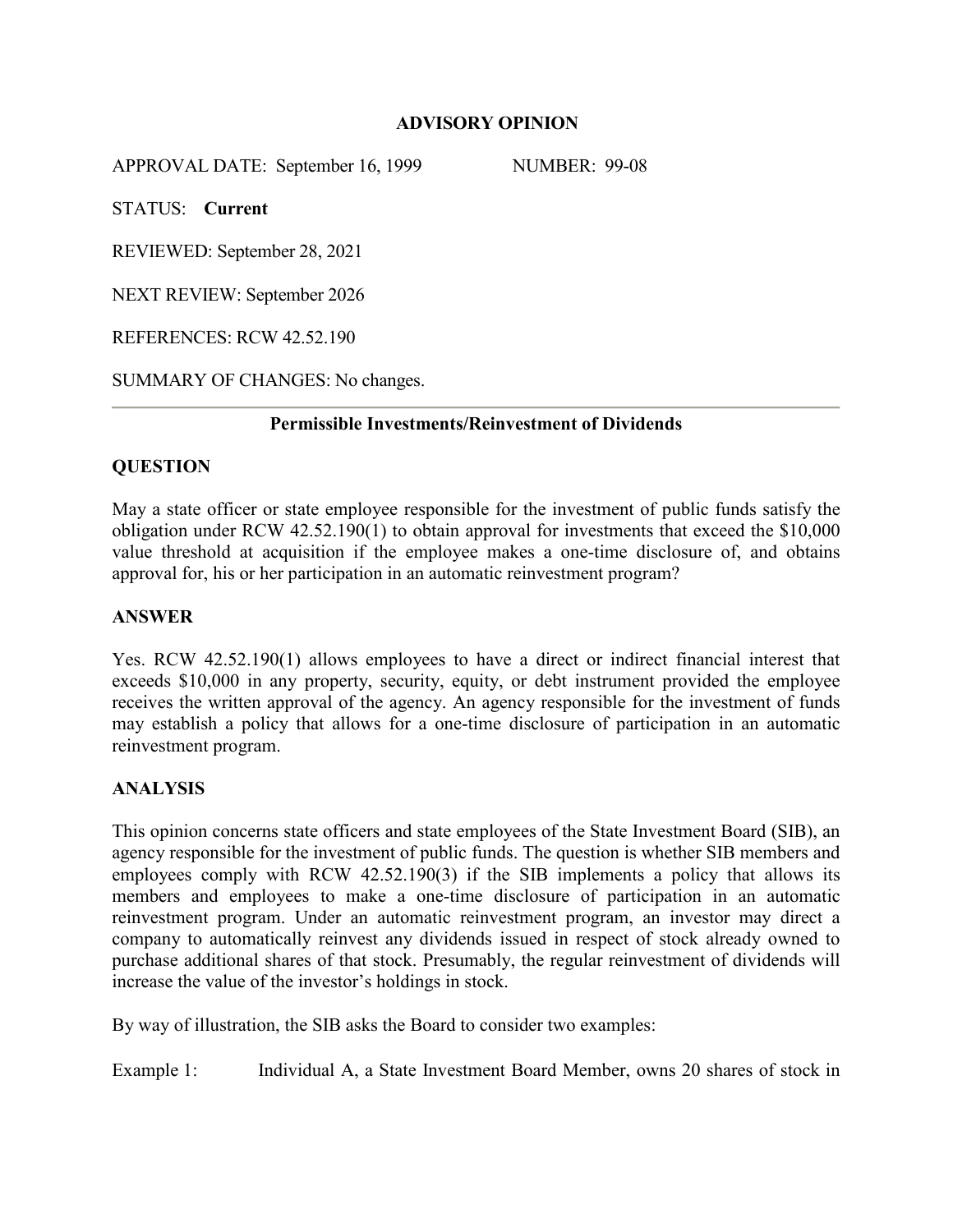Corporation X worth \$500 a share, for a total value of \$10,000. The first day of the following month is the beginning of a calendar quarter and Corporation X issues a dividend in the amount of \$10 a share, or \$200 for A. This amount is automatically reinvested to purchase an additional 4 shares of stock for A. Assuming no change in the market value of A's shares, A at the time of acquisition acquired only an additional \$200 worth of stock. The total value of the stock owned by A at the time of acquisition, however, is now \$10,200.

Example 2: Based on the circumstances set out in Example 1, above, A now owns 20.4 shares of stock with a value of \$10,200. At the beginning of the following calendar, quarter, Corporation X uses the dividend to purchase approximately 4 additional stock for A. Again, A acquired only \$204 worth of stock but the stock owned by the investor at the time of acquisition is now valued at \$10,404.

SIB members and employees are subject to RCW 42.52.190, which provides in part that:

(1) Except for permissible investments as defined in this section, no state officer or state employee of any agency responsible for the investment of funds, who acts in a decision-making, advisory, or policy-influencing capacity with respect to investments, may have a direct or indirect interest in any property, security, equity, or debt instrument of a person, without prior written approval of the agency.

…

(3) As used in this section, "permissible investments" means any mutual fund, deposit account, certificate of deposit, or money market fund maintained with a bank, broker, or other financial institution, a security publicly traded in an organized market if the interest in the security at acquisition is ten thousand dollars or less, or an interest in real estate, except if the real estate interest is in or with a party in whom the agency holds an investment.

RCW 42.52.190(2) requires agencies responsible for the investment of funds to adopt policies governing the approval of investments that exceed the permissible \$10,000 threshold under subsection (3). Pursuant to this requirement, the State Investment Board has adopted a rule governing conflicts of interest under WAC 287-04. Under this rule, the SIB's purpose statement declares that:

> The board finds that the trusteeship and investment management of the state's trust and retirement funds demand the highest degree of confidence from the beneficiaries of the funds and the public in general, and the establishment of rules regarding conflict of interest and ethical conduct will promote and sustain public trust and maintain integrity in government. WAC 287-04-020.

Under WAC 287-04-032, the SIB requires its employees, executive director, and board members to obtain prior written approval if they, or an immediate family member, purchase any